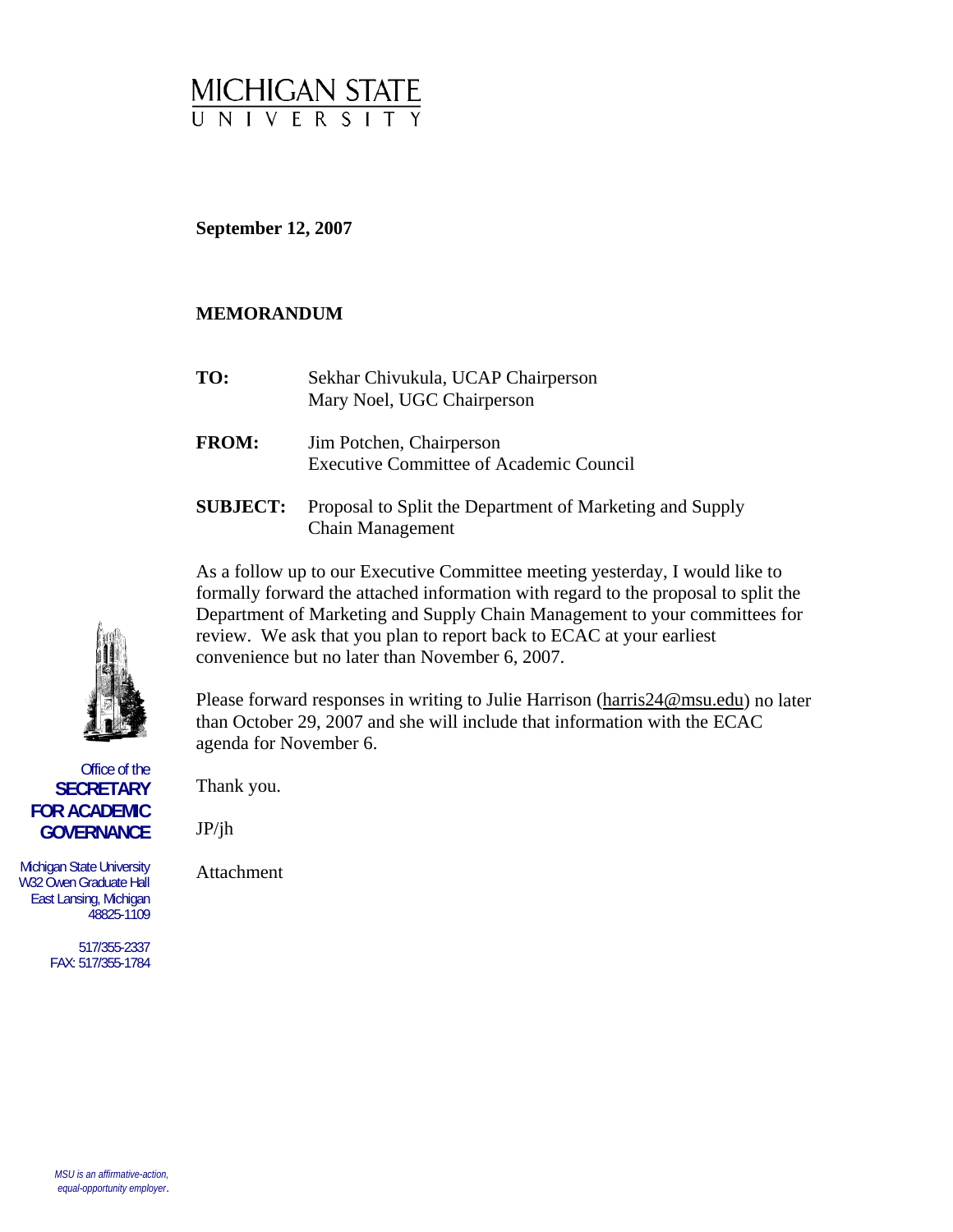

September 6, 2007

To: Executive Committee of Academic Council

From: Kim A. Wilcox

Re: Proposal to split the Marketing and Supply Chain Management Department

Near the end of spring semester, 2007, the Eli Broad College of Business forwarded to me the attached proposal.

I seek the advice of ECAC and relevant standing committees regarding approval of the proposal.



OFFICE OF THE **PROVOST** 

Michigan State University Administration Building East Lansing, Michigan 48824-1046

FAX: 517/355-9601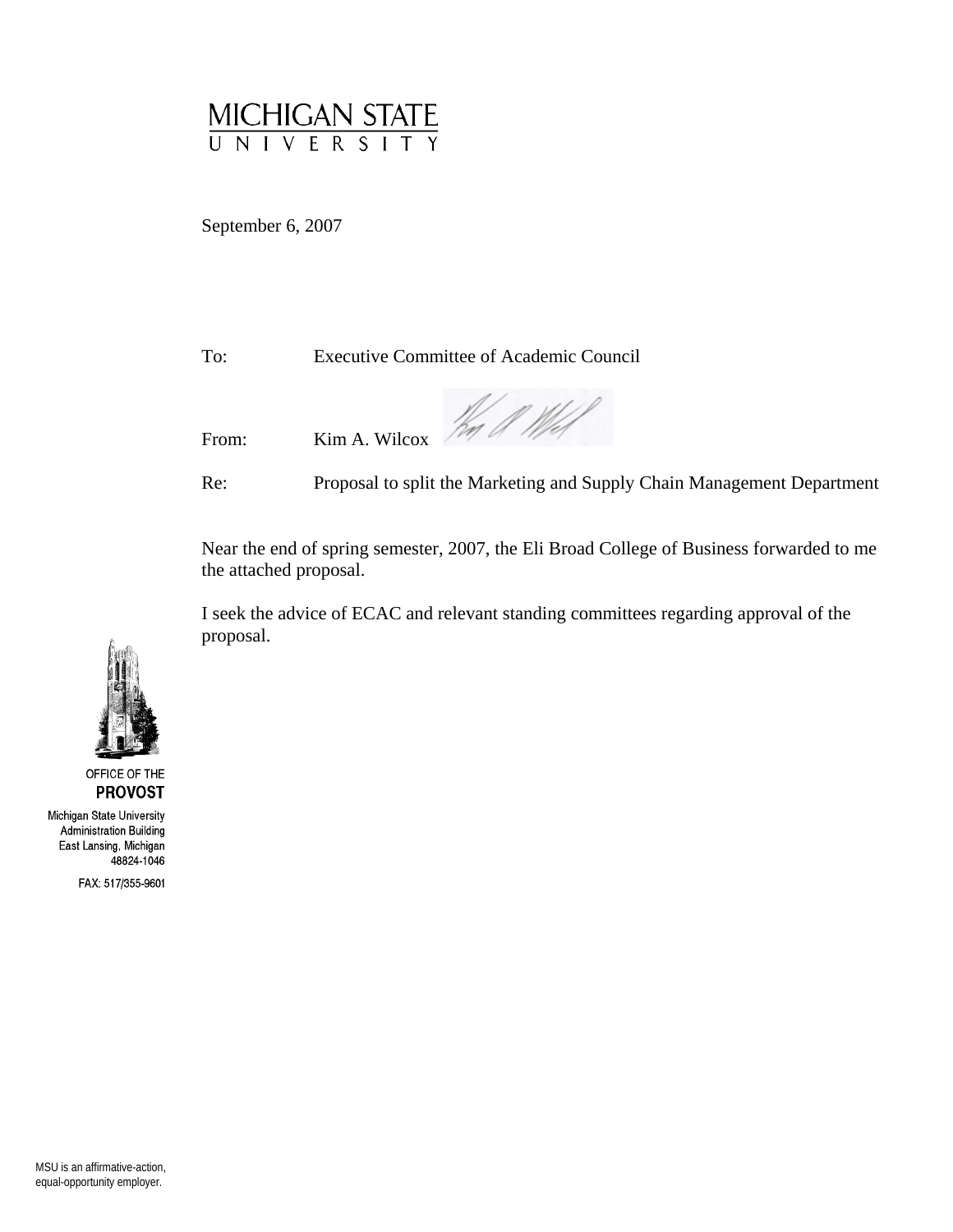# MICHIGAN STATE UNIVERSI

March 28, 2007

## **MEMORANDUM**

- TO: Kim Wilcox, Provost
- FROM: Robert B. Duncan The Eli and Edythe L. Broad Dean
- 
- RE: Proposal to "Split" the Marketing and Supply Chain Management Department

The Eli Broad College of Business is requesting approval to split the Marketing and Supply Chain Management Department into two separate departments: (1) the Marketing Department, and (2) the Supply Chain Management Department. This proposal document is organized as follows. First, a brief history of the Marketing and Supply Chain Management Department is provided. This is followed by a detailed description of the rationale for the split. Next, the configuration of the new departments including programmatic and space considerations is outlined. In this section, assurances are given that the new organization will not affect the tenure status of faculty members and will have no effect on academic programs and curricula. A summary of the discussion and vote on this proposal by the College Advisory Council is then provided. Finally, my recommendation and request for approval are presented.



THE ELI BROAD **COLLEGE OF BUSINESS** THE ELI BROAD **GRADUATE SCHOOL** OF MANAGEMENT

> Robert B. Duncan The Eli and Edythe L. Broad Dean

Michigan State University 520 North Business Complex East Lansing, MI 48824-1122 517/355-8377 Fax: 517/353-6395 e-mail: duncan@bus.msu.edu

#### A Brief History of the Marketing and Supply Chain Management Department

In the summer of 1996, the current department (Marketing and Supply Chain Management) was formed at the initiative of the faculty. The Department of Marketing and Logistics was petitioned by the Operations and Supply Management group of the Management Department to merge into an integrated Marketing and Supply Chain Management Department. Bylaws were created for this single department that allocated faculty personnel actions (hiring and reappointment, promotion, and tenure (RPT) to the two functional faculty areas of the department:

- Marketing
- Supply Chain Management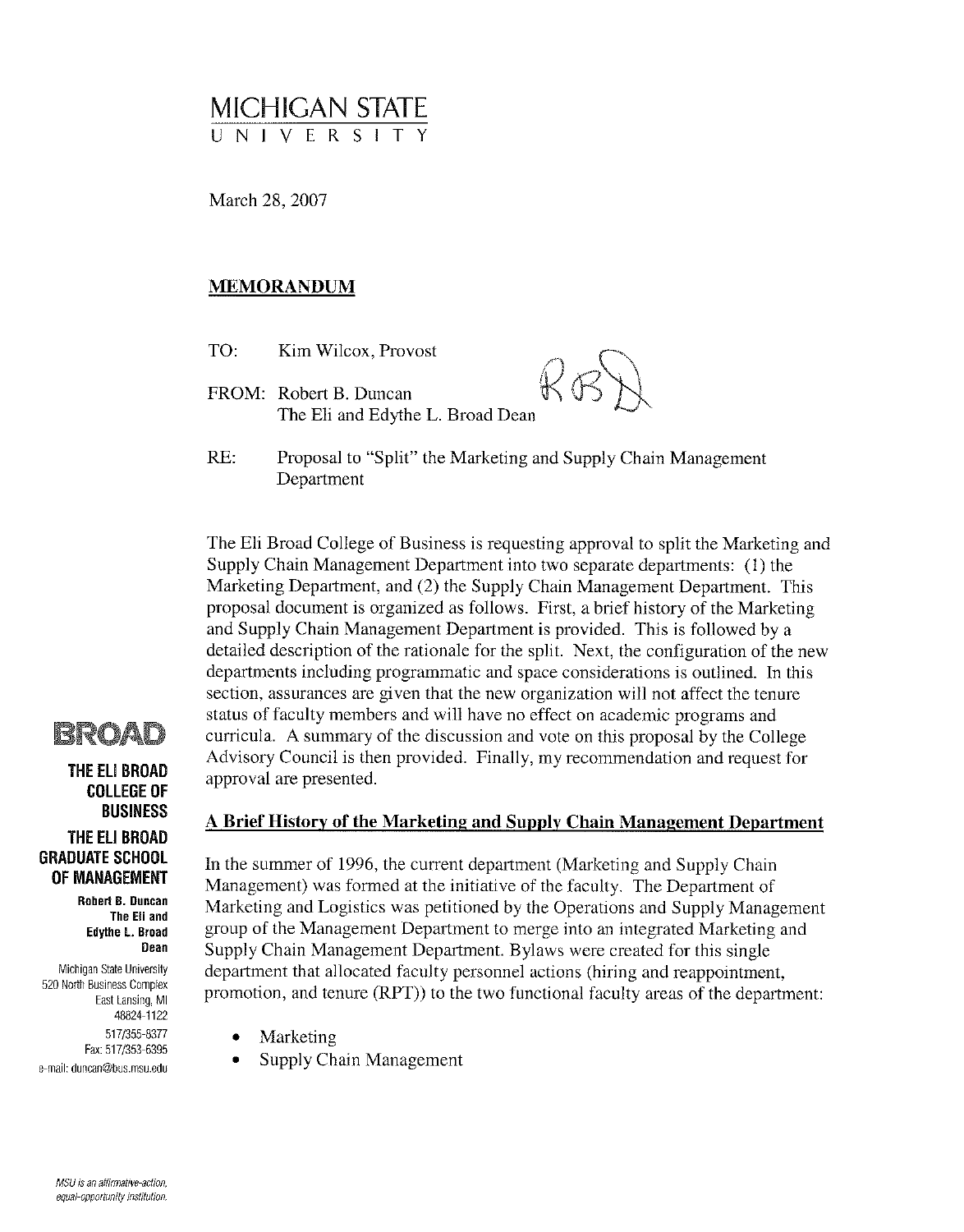In 2005, the department reorganized the responsibilities for faculty personnel actions (hiring, RPT) for the Supply Chain Management Group into two functional areas due to the real differences in the fields of Operations & Supply Management and Logistics regarding ways in which national leadership was achieved and maintained. This resulted in three areas within the Marketing and Supply Chain Management Department for the purposes of hiring and RPT decisions:

- Marketing  $\bullet$
- Logistics  $\bullet$
- **Operations and Supply Management.**  $\bullet$

From 2004 to 2006, there was informal discussion within the Marketing Group regarding the desirability of separating the Marketing group into a separate department. Dean Duncan suggested the desirability of this split as the disciplines of the two groups are distinct and different. Marketing faculty members regarded the split as desirable. In fall of 2005, Dean Bob Duncan and Chair Bob Nason set up a marketing group strategic planning taskforce to look at the future of the Marketing Group. In spring 2006, the Marketing Group started meeting as a unit to deal with the issue of a split and other strategic issues. There were deviant positions regarding the possible split but the group decided to operate as a semi autonomous unit within the larger MSC Department. In July 2006, a strategic plan for the group was crafted and delivered to the Dean. This plan was modified and resubmitted to the Dean in December 2006.

On November 10, 2006 the Marketing Advisory Board (Industry executives) strongly recommended that the Marketing Group identify itself as the Marketing Department without SCM nomenclature in order to maximize its brand image in attracting students and recruiters at the MBA level. This idea was accepted by the Dean, in principle, but when presented to the Marketing group, 12/1/06, separation as a true department was seen by many as much more desirable.

On 12/7/06 and 12/14/06 Dean Bob Duncan and Associate Dean Shawnee Vickery attended meetings of the Marketing Group and the Supply Chain Management Group, respectively, to specify the conditions under which a separation could take place (i.e., no additional resources would be provided to either group for the hiring of department chairs, etc.). After thoughtful discussions and deliberations by the two groups, the outcomes were as follows:

- $\bullet$  $12/14/06$  – The SCM Group unanimously passed the following resolution: "The Supply Chain Management group values the relationship with our marketing colleagues but should the Marketing Group decide its best interest is served by forming a separate Department of Marketing, we will endeavor to continue the process of collaboration."
- 12/17/06 Marketing Group voted to recommend a separate department structure with 11  $\bullet$ in favor, 3 opposed, and 1 abstention.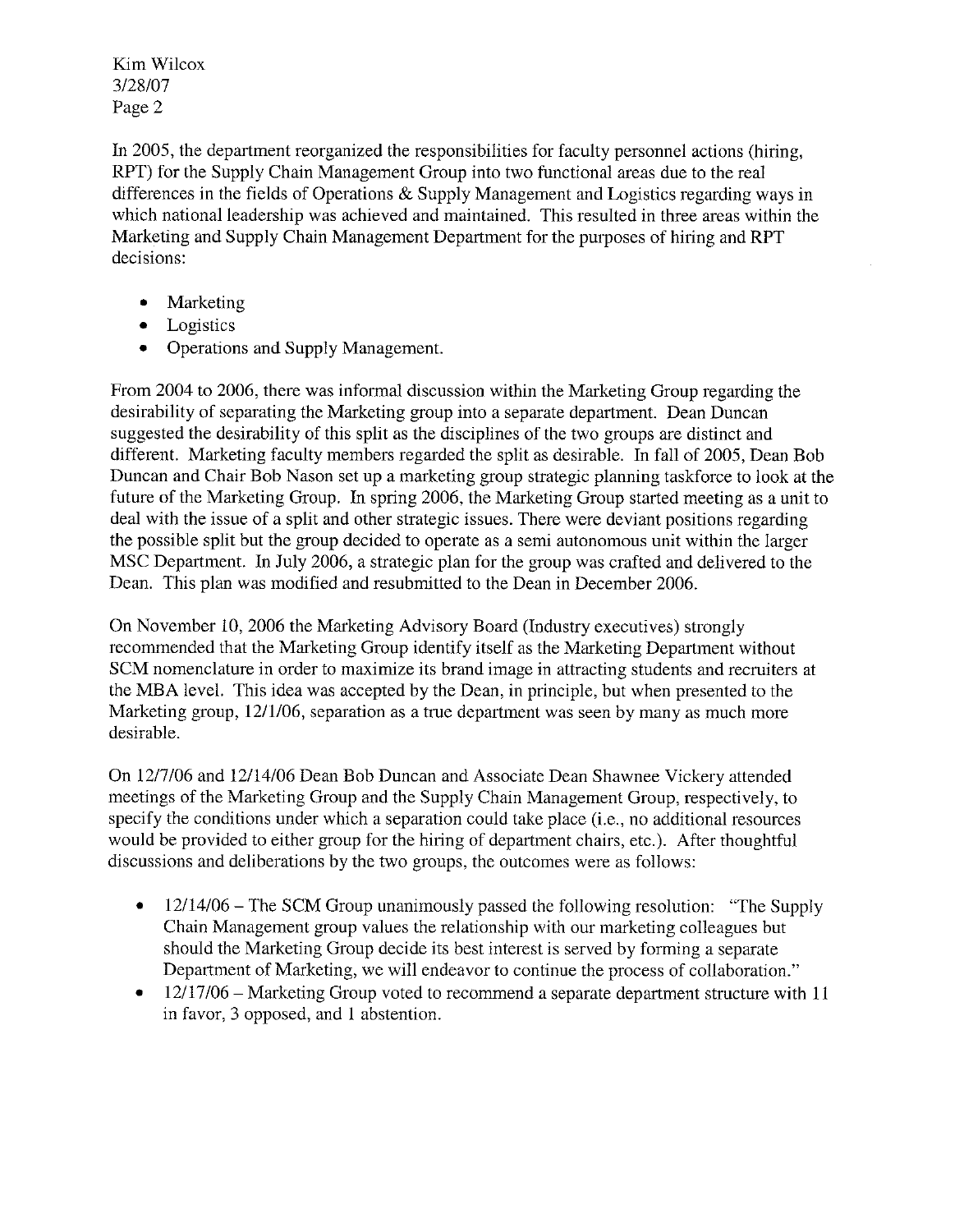# **Rationale for the Split**

A key rationale for the split is that the academic disciplines of Marketing and SCM are distinct and different. The Broad School at MSU has the only integrated department incorporating these disciplines among leading research-intensive universities. In particular, it should be noted that:

- $\bullet$ The journals that serve each area differ in terms of audience, focus, and methods.
- $\bullet$ The professional societies with which the two groups of faculty affiliate are largely different.
- Separate job markets exist for the graduates of the two disciplines.  $\bullet$

Another key consideration is that the practice of marketing in industry is largely organizationally distinct as well, prompting the Marketing Advisory Board to recommend separation of the Marketing brand from the SCM brand. It is recognized that there are important interactions between the functions, but currently and in the immediate future, these functions will remain distinct in terms of decision processes and personnel.

Another important issue driving the case for the split is that while there has been extensive collaboration in the past 10 years between the groups in the combined department that has resulted in many top journal articles in SCM, there have been few such results in marketing, and only in the product innovation area. In addition, marketing faculty lost focus on core marketing journals and published in areas and topics that did little to enhance the reputation of the marketing group.

Since the combined department was large and operated as two, and then three, distinct subdepartments (Marketing, Operations & Supply Management, and Logistics), the Marketing Group felt that insufficient attention was being given to the field of Marketing and that the Marketing Group did not have the full attention of the Chairperson as intellectual leader versus administrator. The Marketing Group felt strongly that much internal cohesion had been lost in the larger department resulting in low motivation and moral among some faculty members, not as much faculty development as would be desirable, and distance from departmental governance. Also, the Marketing group felt that teaching and program development would be strengthened by a more cohesive and unified focus. Overall, the Marketing Group felt its national reputation, attractiveness to student applicants and recruiters, ability to hire top faculty talent, and interaction with industry would be strongly enhanced by establishing a separate department. Finally, another key issue was that the Marketing Group and the Supply Chain Management Group (consisting of Operations & Supply Management and Logistics) could not identify viable internal or external Chairperson candidates that they all trusted to manage and promote their functional-field interests within the combined department when the current Chairperson steps down 7/1/07. That is, the marketing faculty did not want an SCM chair and vice versa.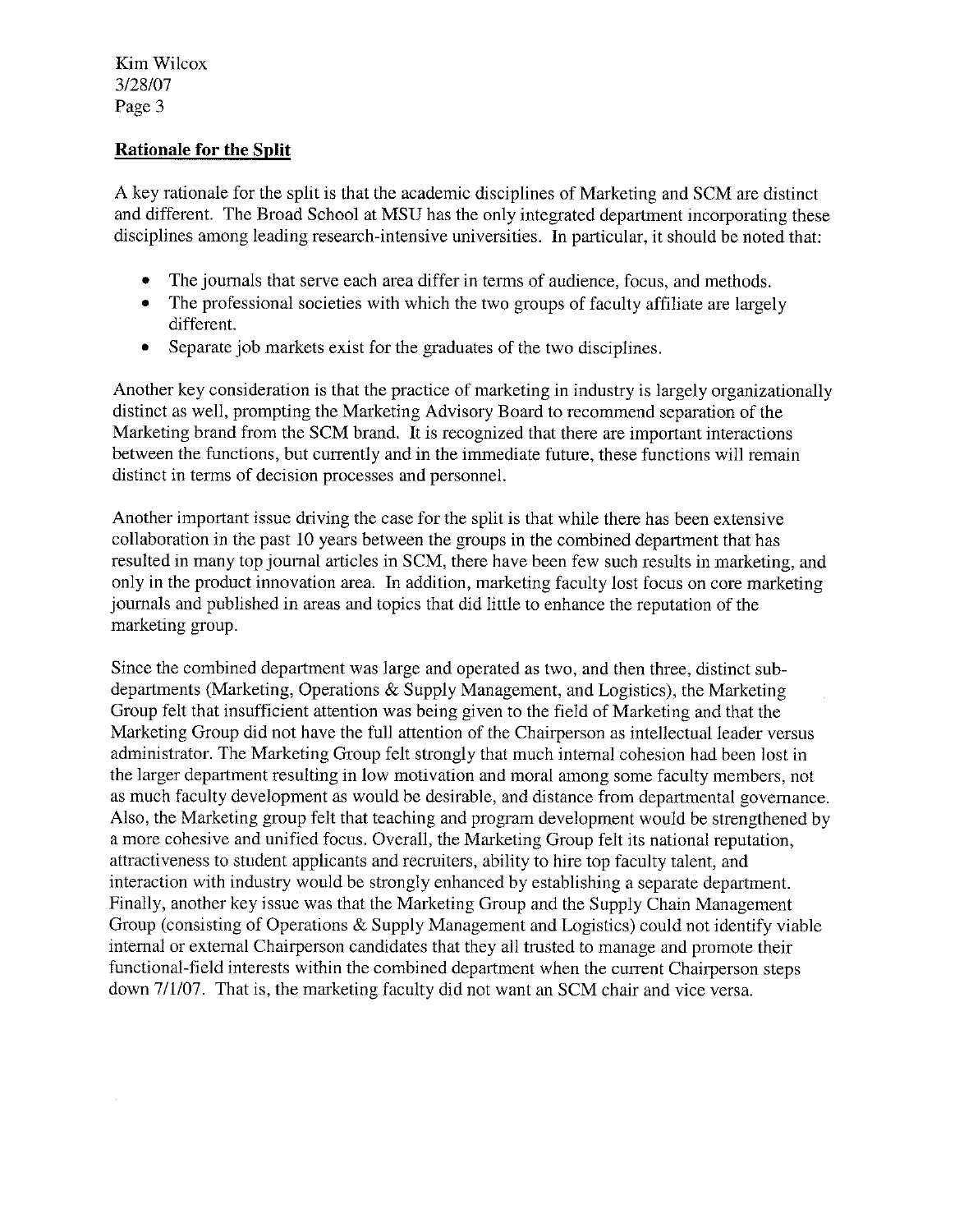## **Proposed Alignment and Assurances**

If the Department of Marketing and Supply Chain Management is split into two departments, the Department of Marketing and the Department of Supply Chain Management, the two departments would be defined as follows:

The Department of Marketing would include:

- Current faculty interested in marketing strategy/management, new product development/innovation, and international marketing. This alignment is consistent with the Marketing Group Strategic Plan.
- The group includes: 17 tenure track lines, 2 full time professors of practice/specialists, 16  $\bullet$ doctoral students and 2.5 staff

The Department of Supply Chain Management would include:

- Current faculty interested in logistics, operations, and supply management. This  $\bullet$ configuration is both by choice of the faculty and strategically important to our mission of being the leading department in integrated supply chain management as codified in the SCM Strategic Plan.
- The SCM group includes: 18 tenure track lines, 2 Professors of Practice/specialists, 14  $\bullet$ doctoral students and 3.5 staff (of which 1.5 is paid from non-general fund sources).

The current space allocated to the Marketing and Supply Chain Management Department would be shared. The current departmental office space would be renovated to allow for a second chairperson office with attached administrative staff office, a common staff area, and shared office machines, storage, kitchen, etc.

All Marketing and SCM academic programs would reside with the department with the corresponding name and be maintained seamlessly for students. All MSC courses will be divided by subject between the two departments and given MKT or SCM designations. Responsibility for MBA, PIM, EMB, or CMBA courses will be assigned according to content.

All faculty members will maintain their current ranks at the time of the split. The split will not change the tenure status of any of the faculty. Nor will it change the current organization of faculty responsibility for hiring and reappointment, promotion and tenure (RPT) decisions. Since faculty promotion and tenure decisions are already controlled by each group (MKT and SCM) separately, the change will have no impact on any tenure stream faculty.

#### **Consultation with College Advisory Council**

On Wednesday, February 28, 2007 the Chair of the Marketing and Supply Chain Management Department presented the proposal for a departmental split to the Broad School's College Advisory Council (CAC). There was a short discussion during which certain issues were clarified. Afterward, the CAC voted unanimously to approve the split.